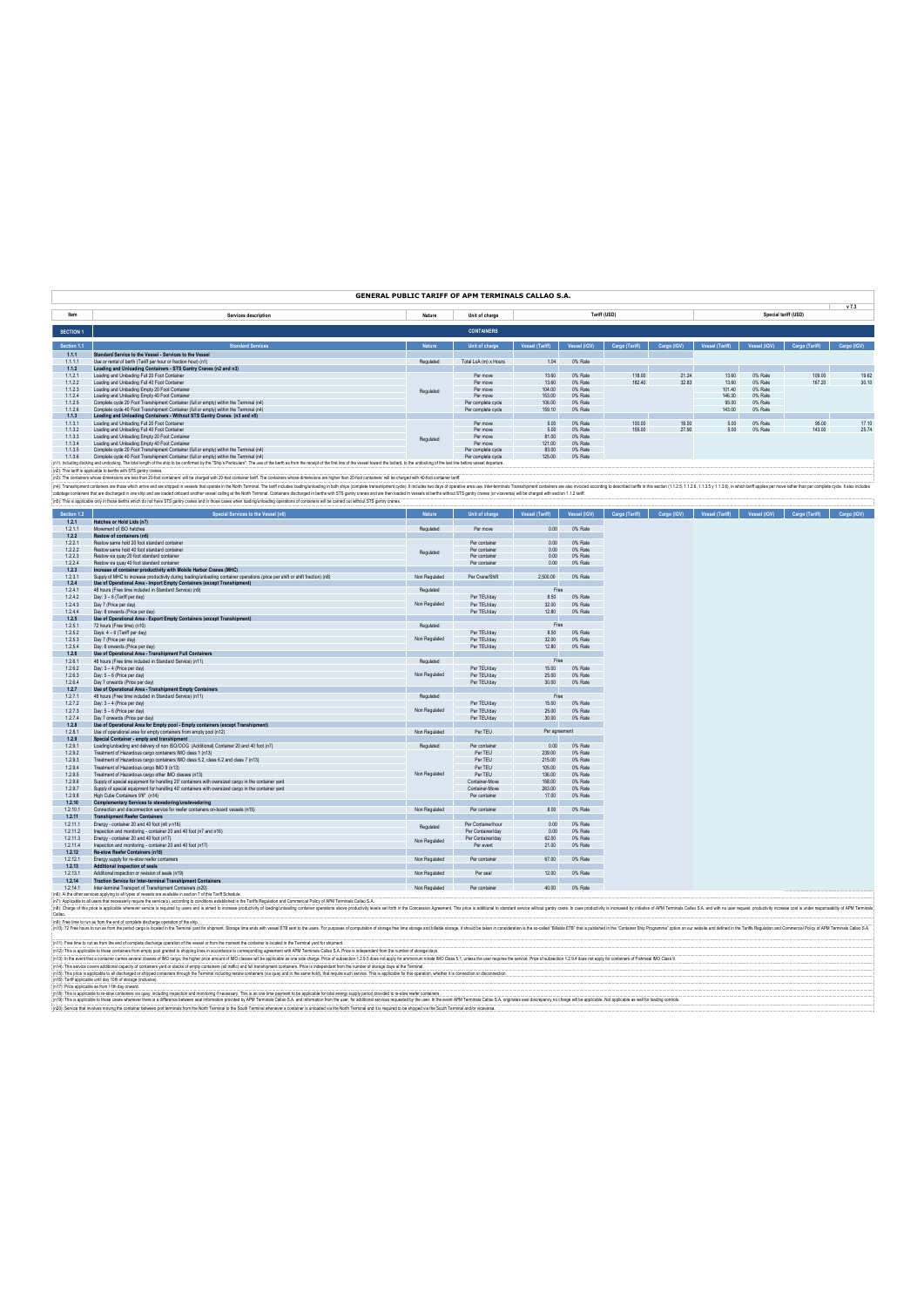| Section 1.3        | Special Service of Use of Operational Area (Port Terminal) - Services to the Cargo                                                                                                                                                                                                                                                                                                                                                                               | Nature        | Unit of charge               | Vessel (Tariff)                                                     | Vessel (IGV)                                    | Cargo (Tariff)  | Cargo (IGV)   | Vessel (Tariff) | Vessel (IGV) | Cargo (Tanff)  | Cargo (IGV) |
|--------------------|------------------------------------------------------------------------------------------------------------------------------------------------------------------------------------------------------------------------------------------------------------------------------------------------------------------------------------------------------------------------------------------------------------------------------------------------------------------|---------------|------------------------------|---------------------------------------------------------------------|-------------------------------------------------|-----------------|---------------|-----------------|--------------|----------------|-------------|
| 1.3.1              | Use of Operational Area - Import Full Containers (except Transhipment) (n21)                                                                                                                                                                                                                                                                                                                                                                                     |               |                              |                                                                     |                                                 |                 |               |                 |              |                |             |
| 1.3.1.1            | 48 hours to import and/or discharge container (Free time included in Standard Service) (n22)                                                                                                                                                                                                                                                                                                                                                                     | Regulated     |                              |                                                                     |                                                 | Free            |               |                 |              |                |             |
| 1.3.1.2            | Day: 3 - 6 (Tariff per day)                                                                                                                                                                                                                                                                                                                                                                                                                                      |               | Per TEU/day                  |                                                                     |                                                 | 21.60           | 3.89          |                 |              |                |             |
| 1.3.1.3            | Day 7 (Price per day) container 20 and 40 foot                                                                                                                                                                                                                                                                                                                                                                                                                   |               | Por TEU                      |                                                                     |                                                 | 75.00           | 13.50         |                 |              |                |             |
| 1314               | Days: 8 - 10 (Price per day)                                                                                                                                                                                                                                                                                                                                                                                                                                     | Non Regulated | Per TEU/day                  |                                                                     |                                                 | 3200            | 5.76          |                 |              |                |             |
| 1.3.1.5            | Days: 11 - 20 (Price per day)                                                                                                                                                                                                                                                                                                                                                                                                                                    |               | Per TEU/day                  |                                                                     |                                                 | 32.00           | 5.76          |                 |              |                |             |
| 1316               | Days: 21 - 28 (Price per day)                                                                                                                                                                                                                                                                                                                                                                                                                                    |               | Per TEU/day                  |                                                                     |                                                 | 3200            | 5.76          |                 |              |                |             |
| 1.3.1.7            | Day: 29 onwards (Price ner day)                                                                                                                                                                                                                                                                                                                                                                                                                                  |               | Per TEU/day                  |                                                                     |                                                 | 32.00           | 5.76          |                 |              |                |             |
| 1.3.2              | Use of Operational Area - Export Full Containers (except Transhipment) (n21)                                                                                                                                                                                                                                                                                                                                                                                     |               |                              |                                                                     |                                                 |                 |               |                 |              |                |             |
| 1.3.2.1            | 72 hours to export and/or loading container (Free time) (n23)                                                                                                                                                                                                                                                                                                                                                                                                    | Regulated     |                              |                                                                     |                                                 | Free            |               |                 |              |                |             |
| 1.3.2.2            | Days: 4 - 6 (Tariff per day)                                                                                                                                                                                                                                                                                                                                                                                                                                     |               | Per TEU/day                  |                                                                     |                                                 | 21.60           | 3.89          |                 |              |                |             |
| 1.3.2.3            | Day 7 (Price per day) container 20 and 40 foot                                                                                                                                                                                                                                                                                                                                                                                                                   |               | Por TEU                      |                                                                     |                                                 | 75.00           | 13.50         |                 |              |                |             |
| 1324               | Days: 8 - 10 (Price per day)                                                                                                                                                                                                                                                                                                                                                                                                                                     | Non Regulated | Per TEU/day                  |                                                                     |                                                 | 3200            | 5.76          |                 |              |                |             |
| 1.3.2.5            | Days: 11 - 20 (Price per day)                                                                                                                                                                                                                                                                                                                                                                                                                                    |               | Per TEU/day                  |                                                                     |                                                 | 32.00           | 5.76          |                 |              |                |             |
| 1326               | Days: 21 - 28 (Price per day)                                                                                                                                                                                                                                                                                                                                                                                                                                    |               | Per TEU/day                  |                                                                     |                                                 | 3200            | 5.76          |                 |              |                |             |
| 1.3.2.7            | Day: 29 onwards (Price ner day)<br>In21): Tariffs and prices set forth in sub-section 1.3.1 and 1.3.2 are applicable to those containers that have been discharged/baded via the North Terminal as per conditions established in the Concession Contract                                                                                                                                                                                                         |               | Per TEU/day                  |                                                                     |                                                 | 32.00           | 5.76          |                 |              |                |             |
|                    | In22): Free time to run as from the end of complete caroo discharge operation of the vessel. Calculation of use of operational area starts from the date and hour of complete cargo discharge from vessel and finishes when co<br>(n23): Free lime period is 72 hours which is calculated from the date the container is placed in the container yard for expirated Statistics of the container yard for shipment. Calculation of use of operational area (stora |               |                              |                                                                     |                                                 |                 |               |                 |              |                |             |
|                    | on our website and defined in the Tariffs Regulation and Commercial Policy of APM Terminals Callao S.A.                                                                                                                                                                                                                                                                                                                                                          |               |                              |                                                                     |                                                 |                 |               |                 |              |                |             |
| Section 1.4        | Temporary Depot Special Service - Services to the Cargo                                                                                                                                                                                                                                                                                                                                                                                                          | Nature        | Unit of charge               | <b>Vessel (Tariff)</b>                                              | Vessel (IGV)                                    | Cargo (Tariff)  | Cargo (IGV)   | Vessel (Tariff) | Vessel (IGV) | Cargo (Tariff) | Cargo (IGV) |
| 1.4.1              | Temporary Depot Integrated Service for dry import containers (n24)<br>20' Container - Includes use of area until the 10th day                                                                                                                                                                                                                                                                                                                                    |               |                              |                                                                     |                                                 |                 |               |                 |              |                |             |
| 1.4.1.1            | 40' Container - Includes use of area until the 10th day.                                                                                                                                                                                                                                                                                                                                                                                                         |               | Per container                |                                                                     |                                                 | 221.00          | 39.78         |                 |              |                |             |
| 1.4.1.2<br>1.4.1.3 | Use of area during days 11 - 20 (Price per day) (n25)                                                                                                                                                                                                                                                                                                                                                                                                            | Non Regulated | Per container<br>Per TEU/day |                                                                     |                                                 | 286.00<br>15.00 | 51.48<br>2.70 |                 |              |                |             |
| 1414               | Use of area during days 21 - 28 (Price per day) (n25).                                                                                                                                                                                                                                                                                                                                                                                                           |               |                              |                                                                     |                                                 | 20.00           |               |                 |              |                |             |
| 1415               | Use of area from 29th day onwards and other services (n25)                                                                                                                                                                                                                                                                                                                                                                                                       |               | Per TEU/day                  |                                                                     | See section 1.3.1.7 and others from section 1.5 |                 | 3.60          |                 |              |                |             |
| 1.4.2              | Temporary Depot Integrated Service for dry export containers (n26)                                                                                                                                                                                                                                                                                                                                                                                               |               |                              |                                                                     |                                                 |                 |               |                 |              |                |             |
| 1.4.2.1            | 20' Container - Includes use of area until the 7th day                                                                                                                                                                                                                                                                                                                                                                                                           |               | Per container                |                                                                     |                                                 | 167.00          | 30.06         |                 |              |                |             |
| 1.4.2.2            | 40' Container - Includes use of area until the 7th day                                                                                                                                                                                                                                                                                                                                                                                                           |               | Per container                |                                                                     |                                                 | 228.00          | 41.04         |                 |              |                |             |
| 1423               | Use of area days 8 - 10 (Price per day) (n27)                                                                                                                                                                                                                                                                                                                                                                                                                    |               | Per TFI I/day                |                                                                     |                                                 | 7.00            | 1.26          |                 |              |                |             |
| 1.4.2.4            | Use of area days 11 - 20 (Price per day) (n27)                                                                                                                                                                                                                                                                                                                                                                                                                   | Non Regulated | Per TEU/day                  |                                                                     |                                                 | 9.00            | 1.62          |                 |              |                |             |
| 1.4.2.5            | Use of area during days 21 - 28 (Price per day) (n27)                                                                                                                                                                                                                                                                                                                                                                                                            |               | Per TEU/day                  |                                                                     |                                                 | 20.00           | 3.60          |                 |              |                |             |
| 1.4.2.6            | Use of area from 29th day onwards and other services (n27).                                                                                                                                                                                                                                                                                                                                                                                                      |               |                              |                                                                     | See section 1.3.2.7 and others from section 1.5 |                 |               |                 |              |                |             |
| 1.4.3              | Temporary Depot integrated service for reefer import containers (n28)                                                                                                                                                                                                                                                                                                                                                                                            |               |                              |                                                                     |                                                 |                 |               |                 |              |                |             |
| 1.4.3.1            | 20' Container - Includes use of area until the 7th                                                                                                                                                                                                                                                                                                                                                                                                               |               | Per container                |                                                                     |                                                 | 293.00          | 52.74         |                 |              |                |             |
| 1432               | 40' Container - Includes use of area until the 7th                                                                                                                                                                                                                                                                                                                                                                                                               |               | Per container                |                                                                     |                                                 | 356.00          | 64.08         |                 |              |                |             |
| 1433<br>1.4.3.4    | Use of area during days 8 - 10 (Price per day) (n29)<br>Use of area from day 11 onwards and other services (n29)                                                                                                                                                                                                                                                                                                                                                 | Non Regulated | Per TEU/day                  | See section 1 4 1 3 1 4 1 4 and 1 3 1 7 and others from section 1 5 |                                                 | 10.00           | 1.80          |                 |              |                |             |

1.4.3.2 40' Container - Includes use of area until the 7th Per container 356.00 64.08 1.4.3.3 Use of area during days 8 – 10 (Price per day) (n29) Per TEU/day 10.00 1.80 1.4.3.4 Use of area from day 11 onwards and other services (n29) **1.4.4 Temporary Depot integrated service for reefer export containers (n30)**  1.4.4.1 20' Container - Includes use of area until the 7th Per Container 260.00 46.80 1.4.4.2 40' Container - Includes use of area until the 7th Per Container 320.00 57.60 1.4.4.3 Use of area from day 8 onwards and other services (n31) Non Regulated See section 1.4.2.3 to 1.4.2.5, 1.3.2.7 and others of section 1.5 (n24): This shall be applicable whenever APM Terminals Callao S.A. has been nominated as Temporary Depot (3014). Service includes Cargo Portion of Standard Service, use of operational area until the 10th day, documentation revision, temporary depot documentation emission (volante), customs transmission. Calculation of use of operational area is from the date of complete cargo discharge of the vessel and finishes when the container is withdrawn from the container yard. First two days (48 hours) are free of charge and are included within the standard service. (n25): Price of section 1.4.1.3 is applicable to use of operational area from days 11 to 20 of Temporary Depot; price of section 1.4.1.4 is applicable for days 21 to 28; and price of section 1.3.1.7 is applicable for days 29 onwards. For the other services, the sections 1.5.1, 1.5.3, 1.5.4 and 1.5.5. are applicable independently from the number of storage days. (n26): This shall be applicable whenever APM Terminals Callao S.A. has been nominated as Temporary Depot (3014). Service includes Cargo Portion of Standard Service, use of operational area until the 7th day, documentation revision, temporary depot documentation emission (volante), customs transmission. Use of operational area is calculated from the date the container is placed in the container yard until the Estimated Time of Berthing (ETB) of the

resupesd computer design and a support that submit in the blem considerable in the consident in the submit of the submit of the submit of the submit of the submit of the submit of the submit of the submit of the submit of

(ICE). The shall september (API Templet Bass An ben minitate all many property and the state of the state of the state of the state of the state of the state of the state of the state of the state of the state of the state

the container is placed in the container yard until the Estimated Time of Berthing (ETB) of the vessel. For purposes of computation of storage free time storage and billable storage, it should be taken in consideration is the so-called "Billable ETB" that is published in the "Container Ship Programme" option on our website and defined in the Tariffs Regulation and Commercial Policy of APM Terminals Callao S.A. First two days (48 hours) are free of charge and are included within the standard service.

(6))) he decident A2 is applicable bused on the decision on the file of the State of the State of the State of the State of the State of the State of the State of the State of the State of the State of the State of the Sta

| Section 1.5 | Other Special Services for Containers (Port Terminal & Tempory Depot) - Services to the Cargo                    | Nature        | Unit of charge     | <b>Vessel (Tariff)</b> | Vessel (IGV) | Cargo (Tariff) | Cargo (IGV) | Vessel (Tariff) | Vessel (IGV) | Cargo (Tariff) | Cargo (IGV) |
|-------------|------------------------------------------------------------------------------------------------------------------|---------------|--------------------|------------------------|--------------|----------------|-------------|-----------------|--------------|----------------|-------------|
| 1.5.1       | Special Cargo                                                                                                    |               |                    |                        |              |                |             |                 |              |                |             |
| 1.5.1.1     | Treatment of Hazardous cargo containers IMO class 1 (n32)                                                        |               | Per TEU            |                        |              | 239.00         | 43.02       |                 |              |                |             |
| 1.5.1.2     | Treatment of Hazardous cargo containers IMO class 5.2, class 6.2 and class 7 (n32)                               |               | Per TEU            |                        |              | 215.00         | 38.70       |                 |              |                |             |
| 1513        | Treatment of Hazardous carno IMO 9 (n32 and n33).                                                                |               | Per TEU            |                        |              | 105.00         | 18.90       |                 |              |                |             |
| 1.5.1.4     | Treatment of Hazardous carno other IMO classes (n32)                                                             | Non Regulated | Per TEU            |                        |              | 136.00         | 24.48       |                 |              |                |             |
| 1515        | Sungly of special equipment for handling 20' containers with oversized cargo in the container vard               |               | Container-Move     |                        |              | 158.00         | 28.44       |                 |              |                |             |
| 1.5.1.6     | Supply of special equipment for handling 40' containers with oversized cargo in the container vard               |               | Container-Move     |                        |              | 263.00         | 47.34       |                 |              |                |             |
| 1517        | High Cube Containers 9'6" (n34)                                                                                  |               | Container          |                        |              | 17.00          | 3.06        |                 |              |                |             |
| 1.5.2       | <b>Reefer Container</b>                                                                                          |               |                    |                        |              |                |             |                 |              |                |             |
| 1.5.2.1     | Fnemy - 20' and 40' container (n35 and n36)                                                                      | Regulated     | Per container/hour |                        |              | 0.00           | 0.00        |                 |              |                |             |
| 1.5.2.2     | Inspection and monitoring - 20' and 40' container (n35 and n36)                                                  |               | Per container/day  |                        |              | 0.00           | 0.00        |                 |              |                |             |
| 1523        | Enemy - 20' and 40' container (Price ner day or fraction day) (n37)                                              | Non Regulated | Per container/day  |                        |              | 62.00          | 11.16       |                 |              |                |             |
| 1.5.2.4     | Inspection and monitoring - 20' and 40' container (n37)                                                          |               | Per event          |                        |              | 21.00          | 3.78        |                 |              |                |             |
| 1.5.2.5     | Assembly and disassembly of clin system on reefer Gensets (n35).                                                 | Regulated     | Per complete cycle |                        |              | 0.00           | 0.00        |                 |              |                |             |
| 1.5.3       | Cargo Handling and horizontal movement operations                                                                |               |                    |                        |              |                |             |                 |              |                |             |
| 1.5.3.1     | Additional Movement to Standard Service in the terminal as per request of the user or authorities (n35)          |               | Per Container      |                        |              | 0.00           | 0.00        |                 |              |                |             |
| 1.5.3.2     | Cargo inspection with groups o gangs - 20' and 40' container (n35)                                               | Regulated     | Per Container      |                        |              | 0.00           | 0.00        |                 |              |                |             |
| 1533        | Cargo inspection with forkifts - 20" and 40" container (n35).                                                    |               | Per Container      |                        |              | 0.00           | 0.00        |                 |              |                |             |
| 1.5.3.4     | Consolidation/deconsolidation of drv containers                                                                  |               | Per Container      |                        |              | 168.00         | 30.24       |                 |              |                |             |
| 1.5.3.5     | Consolidation/deconsolidation of dry containers including Gate In/Gate Out of empty container                    |               | Per Container      |                        |              | 221.00         | 39.78       |                 |              |                |             |
| 1536        | Consolidation/deconsolidation of reefer containers                                                               | Non Regulated | Per Container      |                        |              | 556.00         | 100.08      |                 |              |                |             |
| 1.5.3.7     | Consolidation/deconsolidation of reefer containers including Gate In/Gate Out of empty containers                |               | Per Container      |                        |              | 800.00         | 144.00      |                 |              |                |             |
| 1538        | Consolidation/deconsolidation of containers with Mobile Harbour Cranes (Price per shift or fraction shift) (n38) |               | Per shift          |                        |              | 1,250.00       | 225.00      |                 |              |                |             |
| 1.5.4       | Other Services                                                                                                   |               |                    |                        |              |                |             |                 |              |                |             |
| 1.5.4.1     | Breakdown as ner instructions of freight forward agent (g39).                                                    |               | Per B/L            |                        |              | 23.00          | 4.14        |                 |              |                |             |
| 1.5.4.2     | Bill of lading breakdown (n39)                                                                                   |               | Per breakdown      |                        |              | 23.00          | 4.14        |                 |              |                |             |
| 1543        | Sweening of empty container                                                                                      |               | Per container      |                        |              | 6.00           | 1.08        |                 |              |                |             |
| 1.5.4.4     | Simple cleaning of container                                                                                     |               | Per container      |                        |              | 24.00          | 4.32        |                 |              |                |             |
| 1545        | Chemical cleaning of container                                                                                   | Non Regulated | Per container      |                        |              | 48.00          | 8.64        |                 |              |                |             |
| 1546        | Container renair                                                                                                 |               | Per Activity       |                        |              | Per quote      |             |                 |              |                |             |
| 1.5.4.7     | Seal placement services                                                                                          |               | Per seal           |                        |              | 12.00          | 2.16        |                 |              |                |             |
| 1.5.4.8     | Additional inspection or revision of seals (n19)                                                                 |               | Per seal           |                        |              | 12.00          | 2.16        |                 |              |                |             |
| 1549        | Labels Placing or Removal Services (n40)                                                                         |               | Per container      |                        |              | 9.00           | 1.62        |                 |              |                |             |
| 1.5.4.10    | Additional weighing of containers (n41)                                                                          |               | Per container      |                        |              | 90.00          | 16.20       |                 |              |                |             |
| 1.5.5       | <b>Depot for Empty Containers</b>                                                                                |               |                    |                        |              |                |             |                 |              |                |             |
| 1.5.5.1     | Gate In (n42)                                                                                                    | Non Regulated | Per container      |                        |              | 129.00         | 23.22       |                 |              |                |             |
| 1.5.5.2     | Gate Out (n42)                                                                                                   |               | Per container      |                        |              | 88.00          | 15.84       |                 |              |                |             |
|             |                                                                                                                  |               |                    |                        |              |                |             |                 |              |                |             |

(v3); in the vent this continter carries werend classed MD Carries (mater price amount of MO classes with exploites are sole classes. In production in 1.1, does not apply for ammonim nitrate IMO Class 5.1, unless the user

1.6 MD classes will be applicable as one sole charge. Price of entries (subsection 1.5.1.4) does not apply for ammonium nitrate MD Class 5.1, unless the user req<br>reviously declawed as such in the Container Amouncement List

(05). As similar managed container you in the company of the intermed the intermed intermed intermed intermediate content of the company of the company of the company of the company of the company of the company of the com

(All Weinig drains and the example of the film the strain of the test targo our consider the substitution in the spicial for the spicial form the spicial form the spicial constant of the spicial constant of the spicial str

| <b>SECTION 2</b> |                                                                                                                                                                                                                                                                                                                                                                                                                                                                 |               | <b>BREAK BULK CARGO SERVICES</b> |                        |                                        |                |              |                        |              |                       |             |
|------------------|-----------------------------------------------------------------------------------------------------------------------------------------------------------------------------------------------------------------------------------------------------------------------------------------------------------------------------------------------------------------------------------------------------------------------------------------------------------------|---------------|----------------------------------|------------------------|----------------------------------------|----------------|--------------|------------------------|--------------|-----------------------|-------------|
| Section 2.1      | <b>Standard Services</b>                                                                                                                                                                                                                                                                                                                                                                                                                                        | Nature        | <b>Unit of charge</b>            | <b>Vessel (Tariff)</b> | Vessel (IGV)                           | Cargo (Tariff) | Cargo (IGV)  | <b>Vessel (Tariff)</b> | Vessel (IGV) | Cargo (Tariff)        | Cargo (IGV) |
| 2.1.1            | Standard Service to the Vessel - Services to the Vessel                                                                                                                                                                                                                                                                                                                                                                                                         |               |                                  |                        |                                        |                |              |                        |              |                       |             |
| 2.1.1.1          | Use or rental of berth (Tariff per hour or fraction hour) (n1)                                                                                                                                                                                                                                                                                                                                                                                                  | Regulated     | Total LoA (m) x Hours            | 1.04                   | 0% Rate                                |                |              |                        |              |                       |             |
| 2.1.2            | <b>Standard Service to Break Bulk Cargo</b>                                                                                                                                                                                                                                                                                                                                                                                                                     |               |                                  |                        |                                        |                |              |                        |              |                       |             |
| 2.1.2.1          | Loading and Unloading of Break Bulk cargo (n43)                                                                                                                                                                                                                                                                                                                                                                                                                 | Regulated     | Per Ton                          | 2.50                   | 0% Rate                                | 8.50           | 1.53         | 2.50                   | 0% Rate      | 8.20                  | 1.48        |
|                  | (n43): Vessel portion of this tariff includes transference of the cargo from vessel to the quay, lashing/unlashing and tally. Payment of Vessel portion will be applicable to the shipping line or cargo consignee, upon condi                                                                                                                                                                                                                                  |               |                                  |                        |                                        |                |              |                        |              |                       |             |
| Section 2.2      | Special Services - Services to the Vessel (n6)                                                                                                                                                                                                                                                                                                                                                                                                                  | Nature        | Unit of charge                   | <b>Vessel (Tariff)</b> | Vessel (IGV)                           | Cargo (Tariff) | Cargo (IGV)  | <b>Vessel (Tariff</b>  | Vessel (IGV) | Cargo (Tariff)        | Cargo (IGV) |
| 2.2.1            | Hatches or Hold Lids (n7)                                                                                                                                                                                                                                                                                                                                                                                                                                       |               |                                  |                        |                                        |                |              |                        |              |                       |             |
| 2211             | Movement of ISO hatches                                                                                                                                                                                                                                                                                                                                                                                                                                         | Requisied     | Per move                         | 0.00                   | 0% Rate                                |                |              |                        |              |                       |             |
| 2.2.2            | <b>Re-stow of Break Bulk Cargo</b>                                                                                                                                                                                                                                                                                                                                                                                                                              |               |                                  |                        |                                        |                |              |                        |              |                       |             |
| 2.2.2.1          | Re-stow via vessel                                                                                                                                                                                                                                                                                                                                                                                                                                              | Regulated     | Per ton                          | 11.00                  | 0% Rate                                |                |              |                        |              |                       |             |
| 2.2.2.2<br>2.2.3 | Re-stow via quay (n44)<br><b>Transhipment of Break Bulk cargo</b>                                                                                                                                                                                                                                                                                                                                                                                               |               | Per ton                          | 22.00                  | 0% Rate                                |                |              |                        |              |                       |             |
| 2231             | Transhipment of Break Bulk cargo - Complete cycle (n45)                                                                                                                                                                                                                                                                                                                                                                                                         | Non Regulated | Per ton                          | 21.40                  | 0% Rate                                |                |              |                        |              |                       |             |
|                  | (n44): This is applicable to the cargo that is re-stowed in the same hold (level) or in another hold (level) of the vessel which in both cases cargo requires to be temporarily transferred to the quay.                                                                                                                                                                                                                                                        |               |                                  |                        |                                        |                |              |                        |              |                       |             |
|                  | (n45): Price of service includes 3 free days of storage which applies after completion of cargo discharge operation of the vessel                                                                                                                                                                                                                                                                                                                               |               |                                  |                        |                                        |                |              |                        |              |                       |             |
| Section 2.3      | Special Service of Use of Operational Area (Port Terminal) - Services to the Cargo                                                                                                                                                                                                                                                                                                                                                                              | Nature        | <b>Unit of charge</b>            | <b>Vessel (Tariff)</b> | Vessel (IGV)                           | Cargo (Tariff) | Cargo (IGV)  | <b>Vessel (Tariff</b>  | Vessel (IGV) | <b>Cargo</b> (Tariff) | Cargo (IGV) |
| 2.3.1            | Use of Operational Area - All traffic                                                                                                                                                                                                                                                                                                                                                                                                                           |               |                                  |                        |                                        |                |              |                        |              |                       |             |
| 2.3.1.1          | Days: 1 - 3 (Eree time - included in Standard Service)                                                                                                                                                                                                                                                                                                                                                                                                          | Regulated     |                                  |                        |                                        | Free           |              |                        |              |                       |             |
| 2312             | Days: 4 - 10 (Tariff for whole period or fraction period).                                                                                                                                                                                                                                                                                                                                                                                                      | Non Regulated | Per ton                          |                        |                                        | 22 11          | 3.98         |                        |              |                       |             |
| 2313<br>2314     | Days: 11 - 20 (Tariff per day or fraction day)<br>Days: 21 - onwards (Tariff per day or fraction day)                                                                                                                                                                                                                                                                                                                                                           |               | Per ton/day<br>Per toniday       |                        |                                        | 2.50<br>400    | 0.45<br>0.72 |                        |              |                       |             |
|                  |                                                                                                                                                                                                                                                                                                                                                                                                                                                                 |               |                                  |                        |                                        |                |              |                        |              |                       |             |
| Section 2.4      | Special Service of Temporary Depot - Services to the Cargo                                                                                                                                                                                                                                                                                                                                                                                                      | <b>Nature</b> | <b>Unit of charge</b>            | Vessel (Tariff)        | Vessel (IGV)                           | Cargo (Tariff) | Cargo (IGV)  | <b>Vessel (Tariff</b>  | Vessel (IGV) | Cargo (Tariff)        |             |
| 2.4.1            | Temporary Depot Integrated Service - All traffic (n46)                                                                                                                                                                                                                                                                                                                                                                                                          |               |                                  |                        |                                        |                |              |                        |              |                       |             |
| 2.4.1.1          | Break Buk Cargo - Includes use of operational area until day 10                                                                                                                                                                                                                                                                                                                                                                                                 |               | Per ton                          |                        |                                        | 25.60          | 4.61         |                        |              |                       |             |
| 2412             | Use of operational area from days 11 - 20 (Price per day of day fraction)                                                                                                                                                                                                                                                                                                                                                                                       | Non Regulated | Per ton/day                      |                        | See section 2.3.1.4 and 2.5.2 to 2.5.4 | 150            | 0.27         |                        |              |                       |             |
| 2.4.1.3          | Use of operational area from day 21 onwards and other services (n47)<br>(n46): This is applicable whenever APM Terminals Callao S.A. is appointed as Temporary Depot) code 3014) afthe cargo hos been previously coordinated and accepted by APMTC (Subject to space availability). It includes the St                                                                                                                                                          |               |                                  |                        |                                        |                |              |                        |              |                       |             |
|                  | (n47): Price of section 2.3.1.4. is applicable for use of operational area of Temporary Depot service from day 21 and onwards. For the other services, lariffs and prices of sections from 2.5.2 to 2.5.4 are applicable indep                                                                                                                                                                                                                                  |               |                                  |                        |                                        |                |              |                        |              |                       |             |
| Section 2.5      | Other Special Services to Break Bulk Cargo (Port Terminal & Temporary Depot) - Services to the Cargo                                                                                                                                                                                                                                                                                                                                                            | <b>Nature</b> | Unit of charge                   | <b>Vessel (Tariff)</b> | Vessel (IGV)                           | Cargo (Tariff) | Cargo (IGV)  | <b>Vessel (Tariff)</b> | Vessel (IGV) | Cargo (Tariff)        | Cargo (IGV) |
| 2.5.1            | Use of Simple Depot - All traffic (n48)                                                                                                                                                                                                                                                                                                                                                                                                                         |               | Per m2                           |                        |                                        |                |              |                        |              |                       |             |
| 2.5.1.1<br>2.5.2 | Days: 1 - 30 (Price per month or fraction month)<br>Special Cargo                                                                                                                                                                                                                                                                                                                                                                                               | Non Regulated |                                  |                        |                                        | 10.50          | 1.89         |                        |              |                       |             |
| 2.5.2.1          | Loading/Unbading of project cargo without mobile harbor crane (n49)                                                                                                                                                                                                                                                                                                                                                                                             |               | Per ton or m3                    |                        |                                        | 19.30          | 3.47         |                        |              |                       |             |
| 2.5.2.2          | Loading/Unbading of project cargo with mobile harbor crane (n49)                                                                                                                                                                                                                                                                                                                                                                                                |               | Per ton or m3                    |                        |                                        | 25.30          | 4.55         |                        |              |                       |             |
| 2.5.2.3          | Special treatment to hazardous cargo using equipment and additional personnel - direct treatment (n50)                                                                                                                                                                                                                                                                                                                                                          | Regulated     | Per ton                          |                        |                                        | 14.20          | 2.56         |                        |              |                       |             |
| 2524             | Special treatment to bazardous caroo using equipment and additional personnel - indirect treatment (n50)                                                                                                                                                                                                                                                                                                                                                        |               | Per ton                          |                        |                                        | 21.80          | 3.92         |                        |              |                       |             |
| 2.5.3            | Cargo Handling and horizontal movement operations.                                                                                                                                                                                                                                                                                                                                                                                                              |               |                                  |                        |                                        |                |              |                        |              |                       |             |
| 2.5.3.1          | Additional Movement as per request of the user or competent authority                                                                                                                                                                                                                                                                                                                                                                                           |               | Per ton                          |                        |                                        | 3.50           | 0.63         |                        |              |                       |             |
| 2.5.3.2          | Handling for registry of break bulk cargo (n51)                                                                                                                                                                                                                                                                                                                                                                                                                 |               | Per ton                          |                        |                                        | 3.50           | 063          |                        |              |                       |             |
| 2.5.3.3          | Deconsolidation/Consolidation of break bulk cargo with MAF Is (n52)                                                                                                                                                                                                                                                                                                                                                                                             | Non Regulated | Per MAFI                         |                        |                                        | 262.00         | 47.16        |                        |              |                       |             |
| 2.5.3.4          | Desconsolidation/Consolidation of Break Bulk cargo in MAFI's with Mobile Harbour Cranes (Price per shift or fraction shift) (n53)                                                                                                                                                                                                                                                                                                                               |               | Per Shift                        |                        |                                        | 1 250 00       | 225.00       |                        |              |                       |             |
| 2.5.3.5          | Deconsolidation/Consolidation of MAFIs (n54)                                                                                                                                                                                                                                                                                                                                                                                                                    |               | Per MAFI                         | 79.00                  | 14.22                                  |                |              |                        |              |                       |             |
| 2.5.4            | Other services                                                                                                                                                                                                                                                                                                                                                                                                                                                  |               |                                  |                        |                                        | 21.00          |              |                        |              |                       |             |
| 2.5.4.1          | Additional weighing (This does not include extra movement)                                                                                                                                                                                                                                                                                                                                                                                                      | Non Regulated | Per truck                        |                        |                                        |                | 3.78         |                        |              |                       |             |
|                  | (n48): This service refers to receiving Break Eulk cargo, placing it in a designated area and storaging it for a period agreed by the exporter or importer and APM Terminals Callao S.A. This is applicable for Break Bulk ran<br>Tariff for this service is applicable as Simple Depot only. Space is subject to availability.                                                                                                                                 |               |                                  |                        |                                        |                |              |                        |              |                       |             |
|                  | (in49): This is applicable to all cargo that cannot be transferred by its own means, weighing over 35 tons or being over 50 m3 per unit. The unit of charge shall be applicable to the larger measure between tonnage and dime                                                                                                                                                                                                                                  |               |                                  |                        |                                        |                |              |                        |              |                       |             |
|                  | (n50): Tariff corresponds to loading and unhading operations of hazardous break bulk cargo (MO) whenever additional equipment and/or personnel is to be provided as per Port Authority regulation or upon request of the user.<br>treatment, import hazardous cargo is to be delivered to the user in the berth (next to the ship) immediately after being discharged. Under indirect treatment, import hazardous cargo is delivered to the user at the storage |               |                                  |                        |                                        |                |              |                        |              |                       |             |
|                  | the second contract of the contract of the contract of the contract of the contract of the contract of the contract of the contract of the contract of the contract of the contract of the contract of the contract of the con                                                                                                                                                                                                                                  |               |                                  |                        |                                        |                |              |                        |              |                       |             |

.<br>(notassembly of MAFIs for its delivery to the shipping line. This is invoiced to shipping lines. This is invo (65). This effect between the main of the the station and the half in the station deals. The main of the controller and the station of the station of the station of the station of the station of the station of the station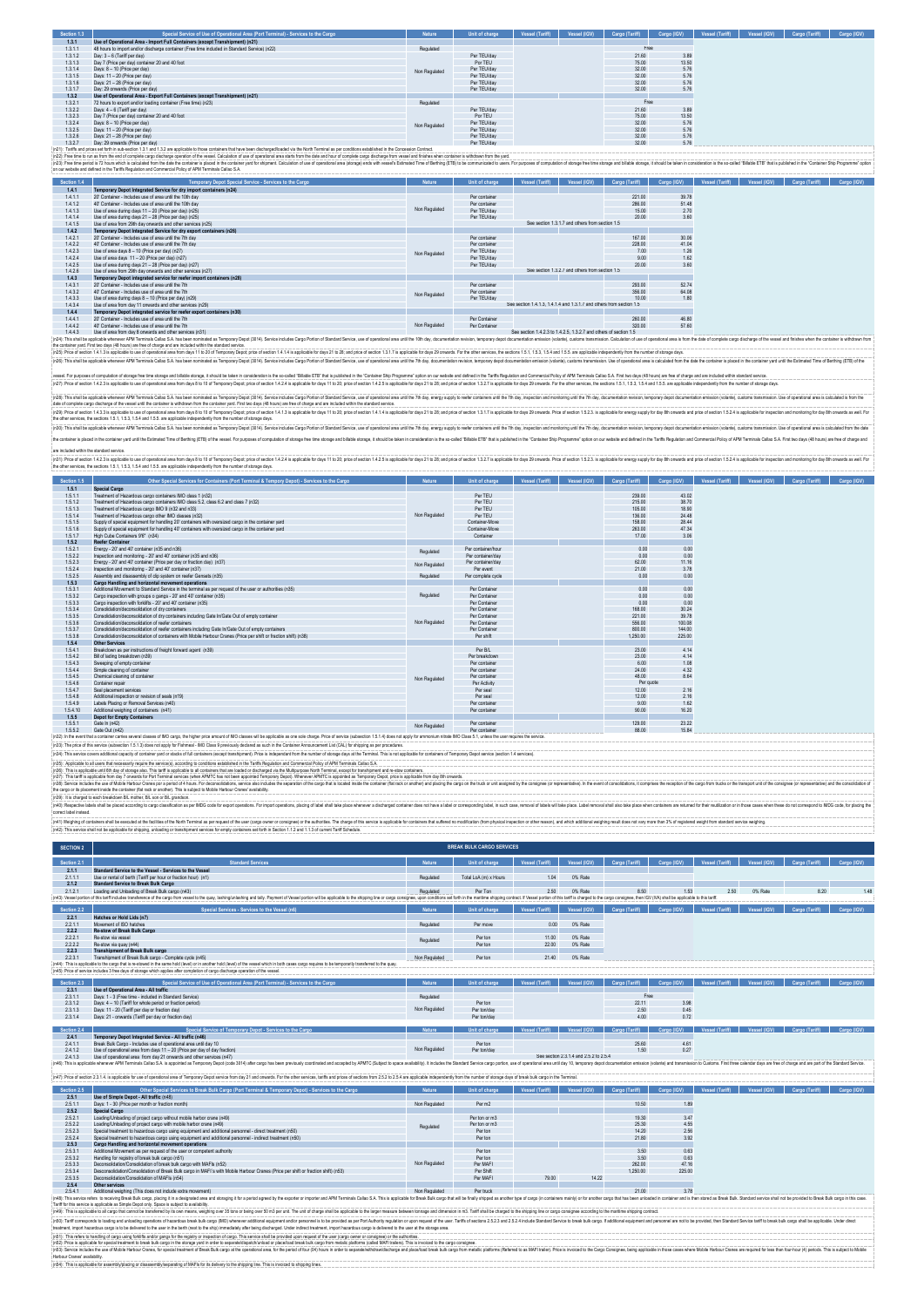| <b>SECTION 3</b>      |                                                                                                                                                                                                                                                                                                                                                                                                                             |               | <b>RO-RO CARGO SERVICES</b> |                       |                 |                       |             |                        |              |                       |             |
|-----------------------|-----------------------------------------------------------------------------------------------------------------------------------------------------------------------------------------------------------------------------------------------------------------------------------------------------------------------------------------------------------------------------------------------------------------------------|---------------|-----------------------------|-----------------------|-----------------|-----------------------|-------------|------------------------|--------------|-----------------------|-------------|
| Section 3.1           | <b>Standard Service</b>                                                                                                                                                                                                                                                                                                                                                                                                     | Nature        | Unit of charge              | <b>Vessel (Tariff</b> | Vessel (IGV)    | <b>Cargo (Tariff)</b> | Cargo (IGV) | Vessel (Tariff)        | Vessel (IGV) | Cargo (Tariff)        | Cargo (IGV) |
| 3.1.1                 | Standard Service to the Vessel - Services to the Vessel                                                                                                                                                                                                                                                                                                                                                                     |               |                             |                       |                 |                       |             |                        |              |                       |             |
| 3.1.1.1               | Use or rental of berth (Tariff per hour or fraction hour) (n1).                                                                                                                                                                                                                                                                                                                                                             | Regulated     | Total LoA (m) x Hours       | 1.04                  | 0% Rate         |                       |             |                        |              |                       |             |
| 3.1.2<br>3121         | <b>Standard Service to Ro-Ro Cargo</b>                                                                                                                                                                                                                                                                                                                                                                                      |               | Per ton                     | 3.50                  |                 | 35.50                 | 6.39        | 3.50                   | 0% Rate      | 31.60                 | 5.69        |
|                       | Loading or Unloading of Ro-Ro Cargo (n55)<br>(n55): Vessel portion of this tariff will be charged to the Shipping line (or representative), unless maritime shipping contract indicates otherwise. If Vessel portion of this tariff is charged to the cargo consignee, then                                                                                                                                                 | Regulated     |                             |                       | 0% Rate         |                       |             |                        |              |                       |             |
| Section 3.2           | Special Services - Services to the Vessel                                                                                                                                                                                                                                                                                                                                                                                   | <b>Nature</b> | Unit of charge              | Vessel (Tariff)       | Vessel (IGV)    | <b>Cargo (Tariff)</b> | Cargo (IGV) | <b>Vessel (Tariff)</b> | Vessel (IGV) | <b>Cargo</b> (Tariff  | Cargo (IGV) |
| 3.2.1                 | Re-stow of Ro-Ro cargo                                                                                                                                                                                                                                                                                                                                                                                                      |               |                             |                       |                 |                       |             |                        |              |                       |             |
| 3211                  | Re-stow via vessel                                                                                                                                                                                                                                                                                                                                                                                                          | Regulated     | Per ton                     | 38.50                 | 0% Rate         |                       |             |                        |              |                       |             |
| 3.2.1.2               | Re-stow via quay (n56)                                                                                                                                                                                                                                                                                                                                                                                                      |               | Per ton                     | 77.00                 | 0% Rate         |                       |             |                        |              |                       |             |
| 3.2.2                 | Transhipment of Ro-Ro cargo                                                                                                                                                                                                                                                                                                                                                                                                 |               |                             |                       |                 |                       |             |                        |              |                       |             |
| 3221                  | Transhipment of Ro-Ro cargo - Complete cycle (n57)<br>(n56): This is applicable to the cargo that is re-stowed in the same hold (level) or in another hold (level) of the vessel which in both cases cargo requires to be temporarily transferred to the quay.                                                                                                                                                              | Non Regulated | Per ton                     | 70.20                 | 0% Rate         |                       |             |                        |              |                       |             |
|                       | in57): Price of service includes 3 free days of storage which applies after completion of cargo discharge operation of the vessel.                                                                                                                                                                                                                                                                                          |               |                             |                       |                 |                       |             |                        |              |                       |             |
|                       |                                                                                                                                                                                                                                                                                                                                                                                                                             |               |                             |                       |                 |                       |             |                        |              |                       |             |
| Section 3.3           | Special Service of Use of Operational Area (Port Terminal) - Services to the Cargo                                                                                                                                                                                                                                                                                                                                          | Nature        | Unit of charge              | <b>Vessel (Tariff</b> | Vessel (IGV)    | <b>Cargo (Tariff)</b> | Cargo (IGV) | Vessel (Tariff)        | Vessel (IGV) | <b>Cargo</b> (Tariff  | Cargo (IGV) |
| 3.3.1                 | Use of Operational Area - All traffic (n58)                                                                                                                                                                                                                                                                                                                                                                                 |               |                             |                       |                 |                       |             |                        |              |                       |             |
| 3.3.1.1               | Days: 1 - 3 (Free time - included in Standard Service)                                                                                                                                                                                                                                                                                                                                                                      | Regulated     |                             |                       |                 | Free                  |             |                        |              |                       |             |
| 3312                  | Days: 4 - 10 (Price for total neriod or fraction period).                                                                                                                                                                                                                                                                                                                                                                   | Non Regulated | Per ton                     |                       |                 | 40.00                 | 7.20        |                        |              |                       |             |
| 3313                  | Days: 11 - onwards (Price per day or fraction day)                                                                                                                                                                                                                                                                                                                                                                          |               | Per ton/day                 |                       |                 | 15.00                 | 270         |                        |              |                       |             |
|                       | (n58): Prices of this section are applicable to all types of vehicle and machinery.                                                                                                                                                                                                                                                                                                                                         |               |                             |                       |                 |                       |             |                        |              |                       |             |
| Section 3.4           | Special Service of Temporary Depot - Services to the Cargo                                                                                                                                                                                                                                                                                                                                                                  | Nature        | Unit of charge              | <b>Vessel (Tariff</b> | Vessel (IGV)    | Cargo (Tariff)        | Cargo (IGV) | <b>Vessel (Tariff)</b> | Vessel (IGV) | <b>Cargo (Tariff)</b> | Cargo (IGV) |
| 3.4.1                 | Temporary Depot Integrated Service - All traffic (n59)                                                                                                                                                                                                                                                                                                                                                                      |               |                             |                       |                 |                       |             |                        |              |                       |             |
| 3411                  | Ro-Ro camo in general - Includes use of operational area until day 10                                                                                                                                                                                                                                                                                                                                                       |               | Per ton                     |                       |                 | 68.00                 | 12.24       |                        |              |                       |             |
| 3412                  | Use of operational area from day 11 onwards (Price per day or fraction day)                                                                                                                                                                                                                                                                                                                                                 | Non Regulated | Per toniday                 |                       |                 | 10.00                 | 1.80        |                        |              |                       |             |
| 3.4.1.3               | Other services (n60)                                                                                                                                                                                                                                                                                                                                                                                                        |               |                             |                       | See section 3.5 |                       |             |                        |              |                       |             |
|                       | (n59): This is applicable whenever APM Terminals Callao S.A. is appointed as Temporary Depot (code 3014) after cargo bas been previously coordinated and accepted by APMTC (Subject to space availability). It includes the St<br>Prices of this section are applicable to all types of vehicles and machinery.                                                                                                             |               |                             |                       |                 |                       |             |                        |              |                       |             |
|                       |                                                                                                                                                                                                                                                                                                                                                                                                                             |               |                             |                       |                 |                       |             |                        |              |                       |             |
|                       | :(n60): Prices of section 3.5 apply to other services of Temporary Depot, independently from the number of storage days of RoRo cargo.                                                                                                                                                                                                                                                                                      |               |                             |                       |                 |                       |             |                        |              |                       |             |
| Section 3.5           | Other Special Services to Ro-Ro Cargo (Port Terminal & Temporary Depot) - Services to the Cargo                                                                                                                                                                                                                                                                                                                             | Nature        | Unit of charge              | <b>Vessel (Tariff</b> | Vessel (IGV)    | Cargo (Tariff)        | Cargo (IGV) | Vessel (Tariff)        | Vessel (IGV) | Cargo (Tariff)        | Cargo (IGV) |
| 3.5.1                 | Handling Services in Storage area                                                                                                                                                                                                                                                                                                                                                                                           |               |                             |                       |                 |                       |             |                        |              |                       |             |
| 3.5.1.1               | Handling for registry of Ro-Ro cargo (n61)                                                                                                                                                                                                                                                                                                                                                                                  | Non Regulated | Per ton                     |                       |                 | 10.50                 | 1.89        |                        |              |                       |             |
| 3512                  | Extra movement of Ro-Ro cargo (n62)                                                                                                                                                                                                                                                                                                                                                                                         |               | Per ton                     |                       |                 | 210                   | 0.38        |                        |              |                       |             |
| 3.5.2                 | Deconsolidation/Consolidation                                                                                                                                                                                                                                                                                                                                                                                               |               |                             |                       |                 |                       |             |                        |              |                       |             |
| 3.5.2.1               | Deconsolidation/Consolidation of Ro-Ro cargo with MAFIs (n63)                                                                                                                                                                                                                                                                                                                                                               |               | Per MAFI                    |                       |                 | 262.00                | 47 16       |                        |              |                       |             |
| 3.5.2.2               | Desconsolidation/Consolidation of Ro-Ro cargo en MAFI's with Mobile Harbour Cranes (Price per shift or fraction shift) (n64)                                                                                                                                                                                                                                                                                                | Non Regulated | Per Shift                   |                       |                 | 1.250.00              | 225.00      |                        |              |                       |             |
| 3523                  | Deconsolidation/Consolidation of MAEI's (n54)                                                                                                                                                                                                                                                                                                                                                                               |               | Per MAFI                    | 79.00                 | 14 22           |                       |             |                        |              |                       |             |
|                       | (n61) : This refers to handling of cargo using gangs and/or equipment for the registry or inspection of the cargo, as per request of the user, (cargo owner or consignee), or authorities<br>(n62): Additional movement of Ro-Ro cargo between two points within the Multipurpose North Terminal facilities which is not included in the Standard Service, and upon request of the user, (cargo owner or consignee) or comp |               |                             |                       |                 |                       |             |                        |              |                       |             |
|                       | (n63): This is applicable for special treatment to Ro-Ro cargo in the storage area in order to separate/dispatch/unload or place/load RoRo cargo from metalic platforms (called MAFI trailers). This is invoiced to the cargo                                                                                                                                                                                               |               |                             |                       |                 |                       |             |                        |              |                       |             |
|                       | (n54): Service includes the use of Mobile Harbour Cranes, for special treatment of Ro-Ro cargo at the operational area, for the period of four (04) hours in order to separate/withdraw/discharge and place/toat of Ro-Ro carg                                                                                                                                                                                              |               |                             |                       |                 |                       |             |                        |              |                       |             |
| Cranes' availability. |                                                                                                                                                                                                                                                                                                                                                                                                                             |               |                             |                       |                 |                       |             |                        |              |                       |             |
|                       |                                                                                                                                                                                                                                                                                                                                                                                                                             |               |                             |                       |                 |                       |             |                        |              |                       |             |
|                       |                                                                                                                                                                                                                                                                                                                                                                                                                             |               |                             |                       |                 |                       |             |                        |              |                       |             |

| <b>SECTION 4</b> |                                                                                                                                                                                                                                |               | <b>SOLID BULK CARGO</b> |                 |              |                |             |                 |              |                                                                                                             |             |
|------------------|--------------------------------------------------------------------------------------------------------------------------------------------------------------------------------------------------------------------------------|---------------|-------------------------|-----------------|--------------|----------------|-------------|-----------------|--------------|-------------------------------------------------------------------------------------------------------------|-------------|
| Section 4.1      | <b>Standard Service</b>                                                                                                                                                                                                        | Nature        | Unit of charge          | Vessel (Tariff) | Vessel (IGV) | Cargo (Tariff) | Cargo (IGV) | Vessel (Tariff) | Vessel (IGV) | Cargo (Tariff)                                                                                              | Cargo (IGV) |
| 4.1.1            | Standard Service to the Vessel - Services to the Vessel                                                                                                                                                                        |               |                         |                 |              |                |             |                 |              |                                                                                                             |             |
| 4111             | Use or rental of berth (Tariff per hour or fraction hour) (n1)                                                                                                                                                                 | Regulated     | Total LoA (m) x Hours   | 1.04            | 0% Rate      |                |             |                 |              |                                                                                                             |             |
| 4.1.2            | Standard Service to Solid Bulk Cargo - Services to the Cargo                                                                                                                                                                   |               |                         |                 |              |                |             |                 |              |                                                                                                             |             |
| 4121             | Loading or Unloading of Solid Bulk                                                                                                                                                                                             | Regulated     | Perton                  |                 |              | 5.31           | 0.96        |                 |              | 5.20                                                                                                        | 0.94        |
| Section 4.2      | Special Services - Services to the Vessel                                                                                                                                                                                      | Nature        | Unit of charge          | Vessel (Tariff) | Vessel (IGV) | Cargo (Tariff) | Cargo (IGV) | Vessel (Tariff) | Vessel (IGV) | Cargo (Tariff)                                                                                              | Cargo (IGV) |
| 4.2.1            | Hatches or Hold Lids(n6)                                                                                                                                                                                                       |               |                         |                 |              |                |             |                 |              |                                                                                                             |             |
| 4211             | Movement of ISO hatches                                                                                                                                                                                                        | Regulated     | Per move                | 0.00            | 0% Rate      |                |             |                 |              |                                                                                                             |             |
| Section 4.3      | Special Services - Services to the Carpo                                                                                                                                                                                       |               | Unit of charge          | Vessel (Tariff) |              |                |             |                 |              | Vessel (IGV)   Cargo (Tariff)   Cargo (IGV)   Vessel (Tariff)   Vessel (IGV)   Cargo (Tariff)   Cargo (IGV) |             |
| 4.3.1            | Remove/place of artificial separation in vessel's hold                                                                                                                                                                         |               |                         |                 |              |                |             |                 |              |                                                                                                             |             |
| 4.3.1.1          | Remove of artificial senaration in vessel's hold                                                                                                                                                                               | Regulated     | Per operation           |                 |              | 1,250.00       | 225.00      |                 |              |                                                                                                             |             |
| 4.3.2            | Use of Operational Area - All traffic                                                                                                                                                                                          |               |                         |                 |              |                |             |                 |              |                                                                                                             |             |
| 4.3.2.1          | Days: 1 - 5 (Free time - included in Standard Service) (n65)                                                                                                                                                                   | Regulated     |                         |                 |              | Free           |             |                 |              |                                                                                                             |             |
| 4.3.2.2          | Days: 6 - 15 (Price for whole period or fraction period)                                                                                                                                                                       |               | Perton                  |                 |              | 2.75           | 0.50        |                 |              |                                                                                                             |             |
| 4323             | Days: 16 - 30 (Price for whole period or fraction period)                                                                                                                                                                      | Non Regulated | Perton                  |                 |              | 4.00           | 0.72        |                 |              |                                                                                                             |             |
| 4.3.2.4          | Days: 31 - onwards (Price per day or fraction day)                                                                                                                                                                             |               | Per ton/day             |                 |              | 0.40           | 0.07        |                 |              |                                                                                                             |             |
| 433              | Other services                                                                                                                                                                                                                 |               |                         |                 |              |                |             |                 |              |                                                                                                             |             |
| 4.3.3.1          | Additional weighing (Extra movement is not included) (n66)                                                                                                                                                                     | Non Regulated | Per truck               |                 |              | 21.00          | 3.78        |                 |              |                                                                                                             |             |
|                  | (n65): Free days are given to goods which use absorbing towers and silos.                                                                                                                                                      |               |                         |                 |              |                |             |                 |              |                                                                                                             |             |
|                  | (inS6): This service shall be provided within facilities of Multipurpose North Terminal as per request of user or authorities. (Extra) movement of solid bulk cargo is requested from its stacking area to the Gates area. Suc |               |                         |                 |              |                |             |                 |              |                                                                                                             |             |

| <b>SECTION 5</b>            |                                                                                                                                                                                                                                |           | <b>LIQUID BULK CARGO</b> |                 |              |                |             |                 |              |                |             |
|-----------------------------|--------------------------------------------------------------------------------------------------------------------------------------------------------------------------------------------------------------------------------|-----------|--------------------------|-----------------|--------------|----------------|-------------|-----------------|--------------|----------------|-------------|
| Section 5.1                 | <b>Standard Service</b>                                                                                                                                                                                                        | Nature    | Unit of charge           | Vessel (Tariff) | Vessel (IGV) | Cargo (Tariff) | Cargo (IGV) | Vessel (Tariff) | Vessel (IGV) | Cargo (Tanff)  | Cargo (IGV) |
| 5.1.1                       | Standard Service to the Vessel - Services to the Vessel                                                                                                                                                                        |           |                          |                 |              |                |             |                 |              |                |             |
| 5111                        | Use or rental of berth (Tariff per hour or fraction hour) (n1)                                                                                                                                                                 | Regulated | Total LoA (m) x Hours    | 104             | 0% Rate      |                |             |                 |              |                |             |
| 5.1.2                       | Standard Service to Liquid Bulk Cargo - Services to the Cargo                                                                                                                                                                  |           |                          |                 |              |                |             |                 |              |                |             |
| 5.1.2.1                     | Loading or Unloading of Liquid Bulk                                                                                                                                                                                            | Regulated | Per ton                  |                 |              | 2.01           | 0.36        |                 |              | 1.80           | 0.32        |
|                             |                                                                                                                                                                                                                                |           |                          |                 |              |                |             |                 |              |                |             |
| Section 5.2                 | Special Services - Services to the Cargo                                                                                                                                                                                       | Nature    | Unit of charge           | Vessel (Tariff) | Vessel (IGV) | Cargo (Tariff) | Cargo (IGV) | Vessel (Tariff) | Vessel (IGV) | Cargo (Tariff) | Cargo (IGV) |
| 5.2.1                       | <b>Use of Contention Barriers</b>                                                                                                                                                                                              |           |                          |                 |              |                |             |                 |              |                |             |
| 5.2.1.1                     | Use of Contention Barriers (Tariff per day or fraction day) (n67)                                                                                                                                                              | Regulated | Per day                  |                 |              | 990.00         | 178.20      |                 |              |                |             |
|                             | (n67): This is applicable for the use of contention barriers during loading and unloading operations of hazardous substances and/or goods such as hydrocarbors and ofther liquid butk. Service includes placing contention bar |           |                          |                 |              |                |             |                 |              |                |             |
| maritime shipping contract. |                                                                                                                                                                                                                                |           |                          |                 |              |                |             |                 |              |                |             |

| <b>SECTION 6</b> |                                                                               |           | <b>PASSENGERS</b>     |                 |              |                |                                                                             |  |  |
|------------------|-------------------------------------------------------------------------------|-----------|-----------------------|-----------------|--------------|----------------|-----------------------------------------------------------------------------|--|--|
| Section 6.1      | <b>Standard Service</b>                                                       | Motura    | "Init of charge       | Vessel (Tariff) | Vessel (IGV) | Cargo (Tariff) | Cargo (IGV)   Vessel (Tariff)   Vessel (IGV)   Cargo (Tariff)   Cargo (IGV) |  |  |
| 6.1.1            | Standard Service to the Vessel - Services to the Vessel                       |           |                       |                 |              |                |                                                                             |  |  |
| 6.1.1.1          | Use or rental of berth (Tariff per hour or fraction hour) (n1)                | Regulated | Total LoA (m) x Hours | 1.04            | 0.19         |                |                                                                             |  |  |
| 6.1.2            | <b>Standard Service per Passenger</b>                                         |           |                       |                 |              |                |                                                                             |  |  |
| 6.1.2.1          | Standard Service per Passenger (n68)                                          | Regulated | Per Passenger         |                 |              | 11.68          | 2.10                                                                        |  |  |
|                  | in68) Children under 12 years old and crew members are not subject to charge. |           |                       |                 |              |                |                                                                             |  |  |

| <b>SECTION 7</b> |                                                                                                                                                                                                                                |               | OTHER COMMON SERVICES TO THE VESSEL (n69) |                        |              |                |             |                 |              |                |  |  |  |             |
|------------------|--------------------------------------------------------------------------------------------------------------------------------------------------------------------------------------------------------------------------------|---------------|-------------------------------------------|------------------------|--------------|----------------|-------------|-----------------|--------------|----------------|--|--|--|-------------|
| Section 7.1      | Special Services - Services to the Vessel                                                                                                                                                                                      | Nature        | Unit of charge                            | <b>Vessel (Tariff)</b> | Vessel (IGV) | Cargo (Tariff) | Cargo (IGV) | Vessel (Tariff) | Vessel (IGV) | Cargo (Tariff) |  |  |  | Cargo (IGV) |
| 7.1.1            | <b>Use of Contention Barriers</b>                                                                                                                                                                                              |               |                                           |                        |              |                |             |                 |              |                |  |  |  |             |
| 7.1.1.1          | Use of Contention Barriers (Tariff per hour or fraction hour) (n70)                                                                                                                                                            | Regulated     | Por día                                   | 990.00                 | 178.20       |                |             |                 |              |                |  |  |  |             |
| 7.1.2            | Hold Cleaning (n71)                                                                                                                                                                                                            |               |                                           |                        |              |                |             |                 |              |                |  |  |  |             |
| 7.1.2.1          | Vessel Holds cleaning (price per gang-shift or fraction) (n72)                                                                                                                                                                 | Non Regulated | Per gang/Shift                            | 500.00                 | 90.00        |                |             |                 |              |                |  |  |  |             |
| 7.1.2.2          | Unloading of solid waste (price per M3 or fraction) (n73)                                                                                                                                                                      | Non Regulated | Per M3                                    | 250.00                 | 45.00        |                |             |                 |              |                |  |  |  |             |
| 7.1.3            | Sludge Management                                                                                                                                                                                                              |               |                                           |                        |              |                |             |                 |              |                |  |  |  |             |
| 7.1.3.1          | Oily Waste Management (n74)                                                                                                                                                                                                    | Non Regulated | Per truck                                 | 1,300.00               | 234,00       |                |             |                 |              |                |  |  |  |             |
| 7.1.3.2          | Unloading of solid waste (price per M3 or fraction) (n75)                                                                                                                                                                      | Non Regulated | Per M3                                    | 350.00                 | 63.00        |                |             |                 |              |                |  |  |  |             |
| 7.1.4            | Other services                                                                                                                                                                                                                 |               |                                           |                        |              |                |             |                 |              |                |  |  |  |             |
| 7.1.4.1          | Water supply (n76)                                                                                                                                                                                                             | Non Regulated | Perton                                    | 8.00                   | 1.44         |                |             |                 |              |                |  |  |  |             |
| 7142             | Phone service                                                                                                                                                                                                                  | Non Regulated | Per activity                              | Per quote              |              |                |             |                 |              |                |  |  |  |             |
|                  | in69) Services applicable to all type of vessels.                                                                                                                                                                              |               |                                           |                        |              |                |             |                 |              |                |  |  |  |             |
|                  | : (n70): This is applicable for the use of contention barriers during fuel supply operations to the vessel. Service includes placing and unplacing contention barriers as well as cleaning and drying service. Tariff for cont |               |                                           |                        |              |                |             |                 |              |                |  |  |  |             |
|                  | (n71): This service will apply to users named "clients of ordinary service" which refers to loading or discharge operations per vessel call, and in case of discharge and incolarge and loading operations of compatible goods |               |                                           |                        |              |                |             |                 |              |                |  |  |  |             |
|                  | :(price of section 7.1.2.1 of Tariff Rates) and unloading of solid waste (price of section 7.1.2.2.), as result of cleaning process, and it does not include washing of holds.                                                 |               |                                           |                        |              |                |             |                 |              |                |  |  |  |             |
|                  | : in72t: This service refers to picking up solid wastage onboard the vessel such as materials from lashing/unlashing (wood, cardboard and others) as well as other authorized solid wastage (wastage of shipped or unloaded ca |               |                                           |                        |              |                |             |                 |              |                |  |  |  |             |

(n7). This serice relets is plaing up sold assiste the cent such as materials form inshing intention (and continue) mood, cardboard and others) as will as other adhotical sold assiste (easilge of althodos cards of any etc.

(n)Stills are the four degree colleting for weeds recoverable easie for weeds. such as plate credit constant paper, magazines, and any other of the same type Price d service spaces and any of the same type Price devices an

 $\mathbf{r}$ 

| <b>SECTION 8</b> |                                                                                                                                                                                                                                |               | <b>COMMERCIAL POLICIES (n77)</b> |                 |              |                |             |                 |              |                |             |
|------------------|--------------------------------------------------------------------------------------------------------------------------------------------------------------------------------------------------------------------------------|---------------|----------------------------------|-----------------|--------------|----------------|-------------|-----------------|--------------|----------------|-------------|
| Section 8.1      | For containers                                                                                                                                                                                                                 | <b>Nature</b> | Unit of charge                   | Vessel (Tariff) | Vessel (IGV) | Cargo (Tariff) | Cargo (IGV) | Vessel (Tariff) | Vessel (IGV) | Cargo (Tariff) | Cargo (IGV) |
| 8.1.1            | Cancellation of container loading and withdraw of container (n78)                                                                                                                                                              |               |                                  |                 |              |                |             |                 |              |                |             |
| 8.1.1.1          | 20' Container                                                                                                                                                                                                                  | Non Regulated | Per container                    |                 |              | 200.00         | 36.00       |                 |              |                |             |
| 8112             | 40' Container                                                                                                                                                                                                                  |               | Per container                    |                 |              | 250.00         | 45.00       |                 |              |                |             |
| 8.1.2            | Cancellation of break bulk and ro-ro cargo loading (n79)                                                                                                                                                                       |               |                                  |                 |              |                |             |                 |              |                |             |
|                  | (n77): For further details on the scope and conditions of applicable discounts, offers and promotions, see Charter V of Tariffs Regulation and Commercial Policy of APM Terminals Callao S.A. published on website: www.apmler |               |                                  |                 |              |                |             |                 |              |                |             |
|                  | : (n78): This is applicable whenever the user (consignee, recressentative or shipping line) withdraws a container after cancelling container loading. Price covers resource coals involved in standard service cancellaton and |               |                                  |                 |              |                |             |                 |              |                |             |

(n79): his is applicable whenever the user (consignee, representative or shipping line) withdraws the cargo that has not been shipped due to overbooking, stack weight, stow limitations, change of vessel, among others. Standard service (cargo portion) shall be charged as well as the use of operating area (Port Terminal). For use of operating area, the tariffs stated in section 2.3.1 and 3.3.1 shall be applicable if break bulk and ro-ro cargo stay longer than the free time granted by the standard service to these kinds of cargo.